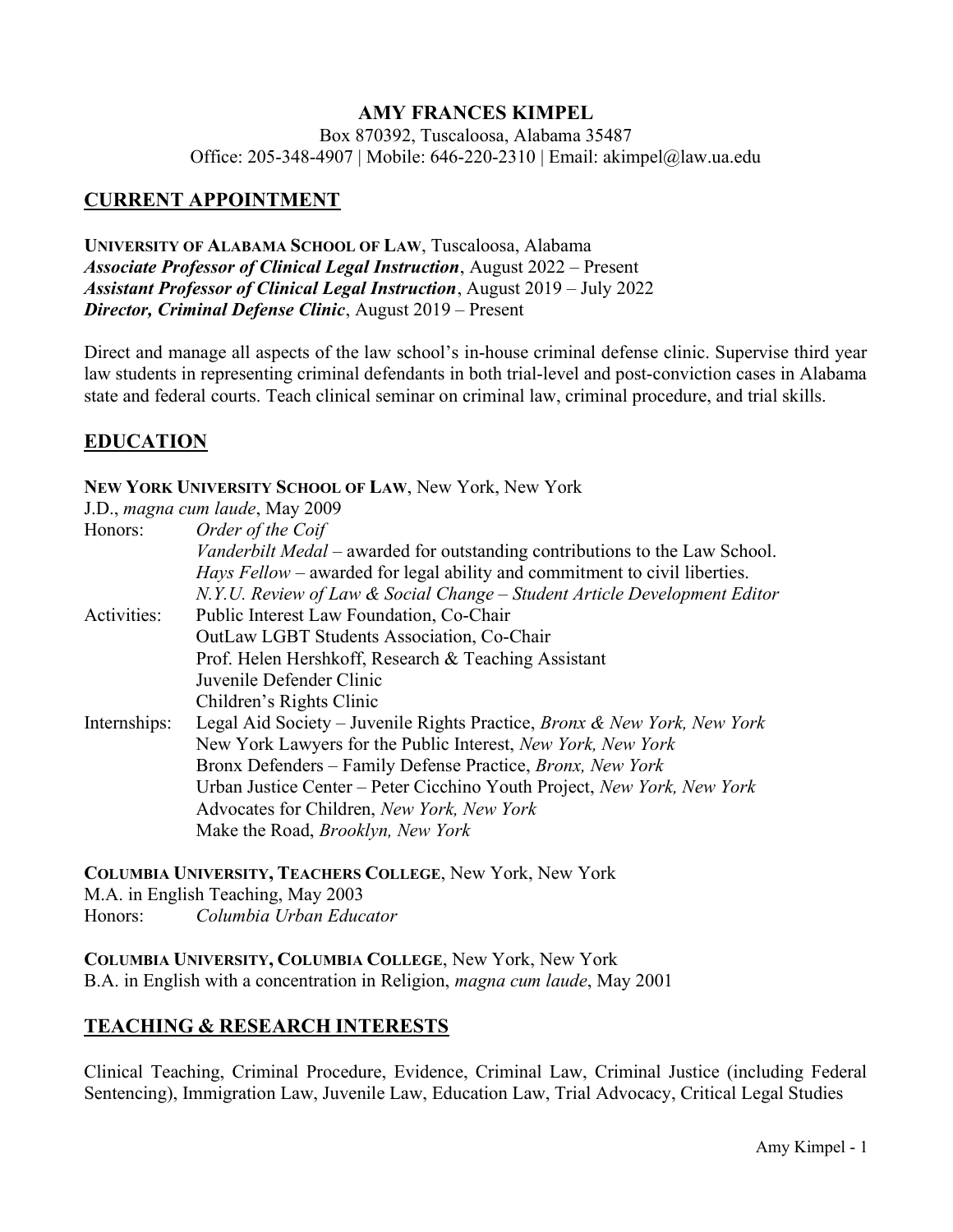# PUBLICATIONS

Operation Lone Star (work in progress).

Alienating Criminal Procedure (work in progress).

Paying for a Clean Record, 112 J. CRIM. L & CRIMINOLOGY 439 (2022) (link).

Pretrial Release for Non-U.S. Citizen Clients: One Front of the War for Racial Justice, THE CHAMPION 16 (Jul. 2021) (with James M. Chavez) (link).

Violent Videos: Criminal Defense in a Digital Age, 37 GA. ST. U. L. REV. 301 (2021) (link).

• Selected as a "Must Read" article by the National Association of Criminal Defense Attorneys' Getting Scholarship into Courts Project.

Coordinating Community Re-entry Services for "Deportable Alien" Defendants: A Moral and Financial *Imperative, 70 FLA. L. REV. 1019 (2018) (link).* 

Chapter 1: The Bail Reform Act, DEFENDING A FEDERAL CRIMINAL CASE, 2016 Ed. (2016).

Using Laws Designed to Protect as a Weapon: Prosecuting Minors under Child Pornography Laws, 34 N.Y.U. REV. L. & Soc. CHANGE 299 (2010) (link) (cited in *United States v. C.R, 792 F. Supp. 2d 343,* 510 (E.D.N.Y. 2011)).

# EXPERIENCE

#### JUDICIAL COUNCIL OF CALIFORNIA, San Francisco, California Attorney, Criminal Justice Services, March 2018 – June 2019

Provided written and oral legal advice to the Judicial Council of California and 58 county superior courts concerning issues related to criminal law. Performed analysis of recent legislation and statewide criminal justice policy trends, with an emphasis on issues relating to mental health. Worked with advisory committees of the Judicial Council to draft and revise California Rules of Court and state-wide forms.

#### SANTA CLARA COUNTY OFFICE OF THE PUBLIC DEFENDER, San Jose & Morgan Hill, California Deputy Public Defender, July 2016 – March 2018

Represented indigent individuals accused of state crimes, including domestic violence, DUI, assault, theft, sex offenses and drug offenses. Conducted eight jury trials and one bench trial, with only one of these nine trials resulting in a guilty verdict as charged.

### FEDERAL DEFENDERS OF SAN DIEGO, INC., San Diego, California

### Trial Attorney, October 2009 – July 2016

Handled caseload consisting of drug-trafficking, immigration, fraud, habeas, sex-trafficking and child pornography cases at all stages from arraignment to appeal. Filed appeals and argued in the Ninth Circuit Court of Appeals. Conducted sixteen felony jury trials in federal court. Supervised junior attorneys in all aspects of federal criminal practice and gave training presentations to CJA panel attorneys and federal defenders. Successfully litigated motions challenging systemic delays in initial appearance and conditions of detention, resulting in two favorable written orders and district-wide improvements.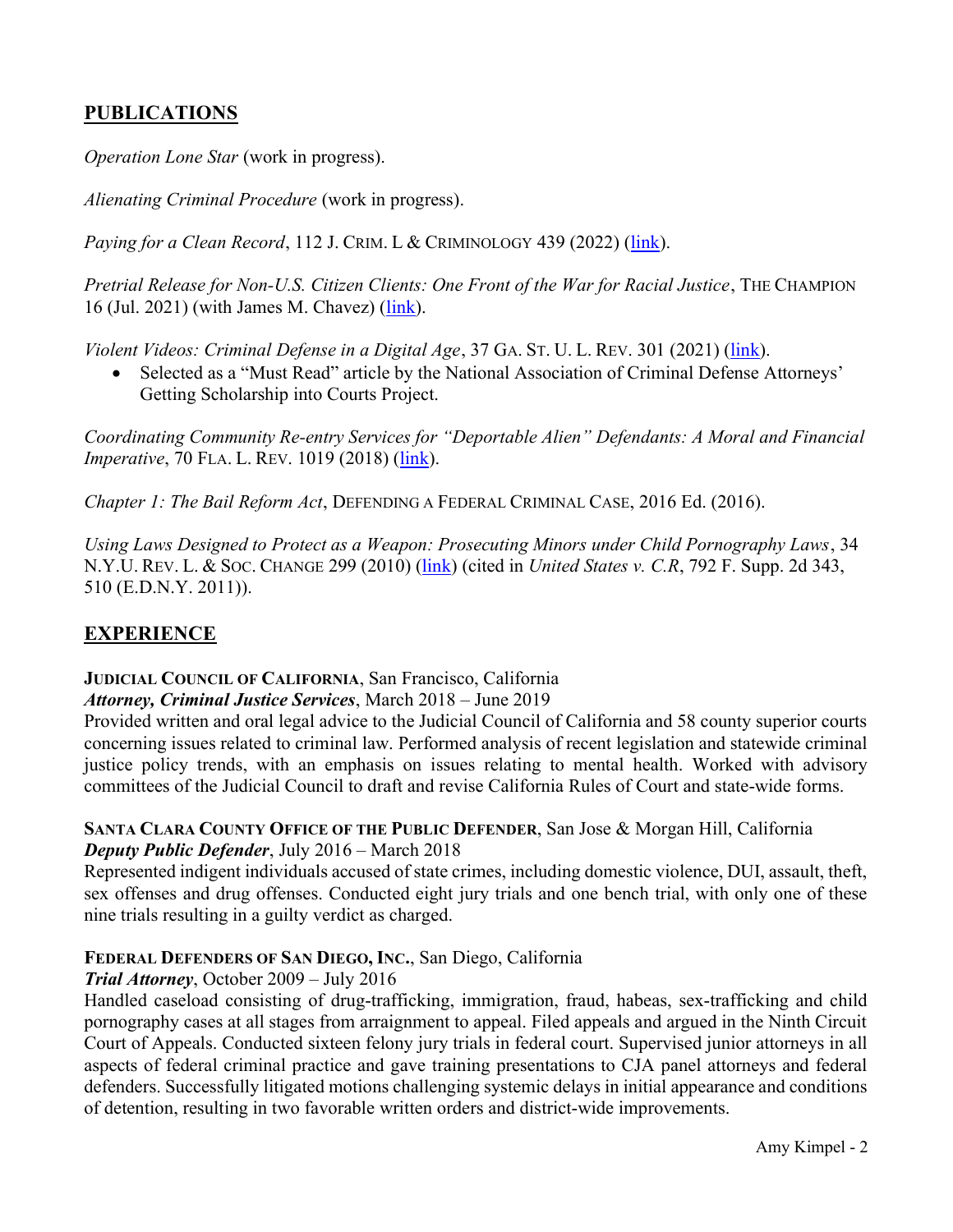#### NEW YORK CITY PUBLIC SCHOOLS, New York, New York Math Teacher at Middle School 246, September 2002 – June 2006 English Teacher at Intermediate School 172, July 2001 – June 2002

# **PRESENTATIONS**

Alienating Criminal Procedure, Southeastern Association of Law Schools, 2022 Conference, Miramar Beach, Florida, July 27, 2022 (scheduled)

Operation Lone Star, CrimFest, Cardozo Law School, New York, New York, July 19, 2022 (scheduled)

Operation Lone Star, Decarceration Law Professors Virtual Works-in- Progress series, June 20, 2022 (presenter)

LGBTQ+ Veterans and Intimate Partner Violence, Tuscaloosa VA Medical Center, Tuscaloosa, Alabama, June 17, 2022 (panelist)

Introduction to Criminal Trial Advocacy, University of Alabama School of Law, Summer Scholars Program, Tuscaloosa, Alabama, June 13, 2022

Leveraging the History of Racism in Written and Oral Advocacy, 2022 AALS Clinical Conference, May 10, 2022 (with Maneka Sinha, Daniel Harawa, and Vincent Southerland)

Alienating Criminal Procedure, 2022 Junior Scholars Conference, University of Michigan Law School, Ann Arbor, MI, April 22, 2022 (presenter)

UA Law Clinics Information Session, University of Alabama Counseling Center, March 23, 2022 (with Kayleigh Furr)

Constitutionally Adequate Counseling after Padilla, Prof. Shalini Ray's Immigration Law Class, University of Alabama School of Law, March 3, 2022 (guest lecturer)

Medical Compassionate Release: What's Working and What's Not, Second Chances Symposium, University of Chicago School of Law, February 17, 2022 (panelist) (link)

Alienating Criminal Procedure, Criminal Justice Reform Workshop Series, Deason Center, SMU Dedman School of Law, February 3, 2022 (link)

Borderless: Discussing Immigration, Women and Gender Resource Center, University of Alabama, Tuscaloosa, AL, October 6, 2021 (panelist)

Alienating Criminal Procedure, NYU Clinical Law Review Writer's Workshop, October 2, 2021

Alienating Criminal Procedure, CrimFest, July 19, 2021

Alienating Criminal Procedure, Decarceration Law Professors Virtual Works-in- Progress series, July 12, 2021 (presenter)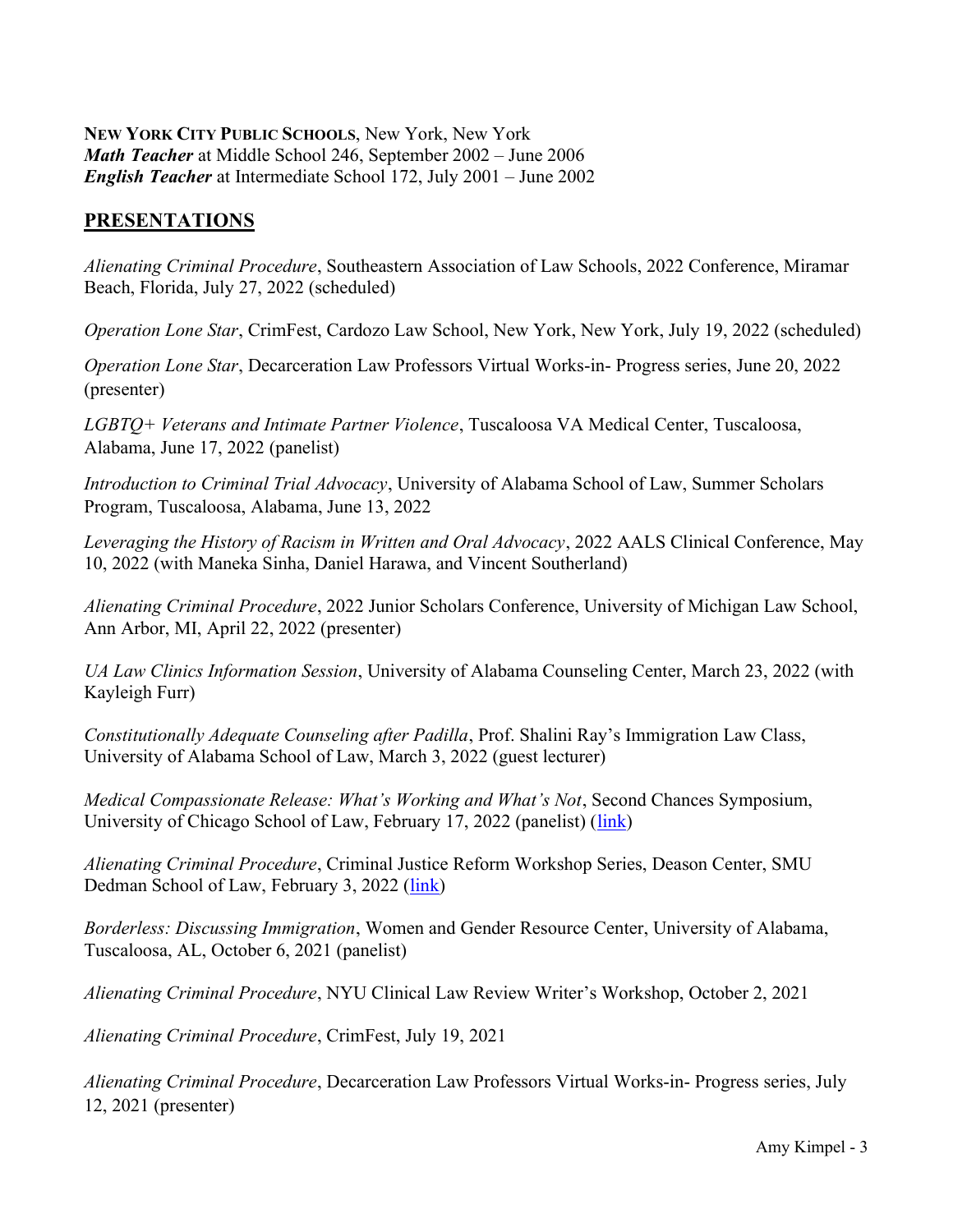Criminal Justice Reform Panel: A Conversation with Organization on the Ground, Alabama House Democratic Caucus Pro-Growth Policy Conference, June 24, 2021 (panelist)

Collateral Consequences of Criminal Cases, Madison County Criminal Bar Association, Hunstville, AL, May 19, 2021 (presenter)

Criminal Legal System and Transgender Rights, OutLaw & Criminal Law Society, University of Alabama School of Law, April 7, 2021 (with Gabriel Arkles)

What Do You Do When the Man's Spying on You: The Intersection of Government Surveillance and Legal Advocacy, Virtual Symposium, Journal of the Legal Profession, University of Alabama School of Law, March 26, 2021 (moderator of panel The Cost of Advocacy: Roadblocks to Representation at the Border)

The Undocumented Lawyer, University of Alabama School of Law – Office of Diversity and Inclusion, February 3, 2021 (moderator) (link)

The School to Prison Pipeline, Washburn University School of Law - Children and Family Center, Topeka, KS, November 12, 2020 (with Jenny Ryan)

Paying for a Clean Record, NYU Clinical Law Review Writer's Workshop, October 3, 2020 (presenter)

Diversity, Inclusion, and the Law School Community, 1L Orientation, University of Alabama School of Law, Tuscaloosa, AL, August 11, 2020 (with Joshua Porter, Dr. Christine Taylor, and Chenelle Jones)

LGBTQ Clinicians and the Fight for Racial Justice, Virtual Clinical Conference, CLEA/AALS, July 21 & 23, 2020 (with Daniel Harawa)

Viewing Violent Videos, Virtual Clinical Conference, CLEA/AALS, July 21, 2020

Paying for a Clean Record, CrimFest, July 13, 2020 (virtual)

Representing "Illegal People," University of Alabama, Tuscaloosa, AL, February 11, 2020

Paths to Public Defense, Public Interest Student Board, University of Alabama School of Law, Tuscaloosa, AL, February 6, 2020

Navigating the Workplace, OutLaw & Career Services Office, University of Alabama School of Law, Tuscaloosa, AL, November 7, 2019

Collateral Consequences of Criminal Cases, Criminal Defense Law, CLE Alabama, Tuscaloosa, AL, November 1, 2019

Violent Videos: Criminal Defense in a Digital Age, NYU Clinical Law Review Writer's Workshop, New York, NY, September 21, 2019

Mental Health Regional Round Tables, Judicial Council of California (with Judge Stephen Manley, Judge James Bianco, Judge Larry Brown, and Hallie Fader-Towe)

Southern Round Table, Sacramento, CA, May 20, 2019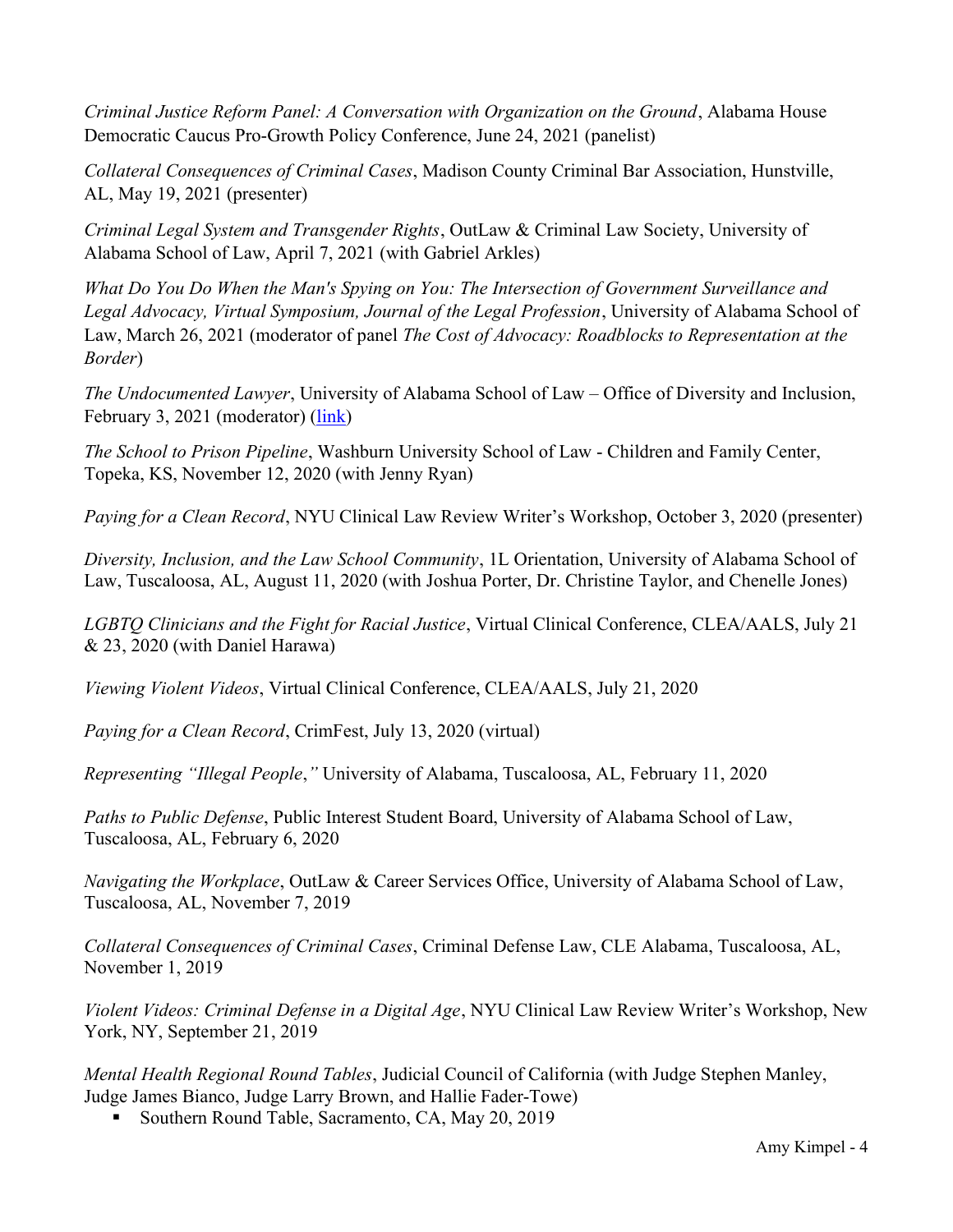■ Northern Round Table, Rancho Cucamonga, CA, April 5, 2019

Partnering with County Behavioral Health to Serve Justice-Involved Populations, Behavioral Health Education Series, Judicial Council of California, February 7, 2019

Serious Mental Health Conditions, Behavioral Health Education Series, Judicial Council of California, December 13, 2018

AB 1810 Implementation, Behavioral Health Education Series, Judicial Council of California, December 13, 2018 (with Arley Lindberg)

Plugged In: How Drug Courts Can Use Technology to Enhance Treatment, Supervision, and Training, California Association of Collaborative Courts Annual Conference, Sacramento, CA, September 2018 (with Precious Benally)

Taboos in Closing Arguments, Criminal Justice Act ("CJA") Panel Training, San Diego, CA, October 2015 (with Harini Raghupathi)

Challenging Immigration Judge Deportation Orders, CJA Panel Training, San Diego, CA, July 2013 (with Sara Brin)

Litigating 8 U.S.C. § 1326 Cases, CJA Panel Training, Salt Lake City, UT, June 2012 (with Norma Aguilar)

1326(d) Motions (Real or Threatened), CJA Panel Training, San Diego, CA, March 2012 (with Norma Aguilar)

# MEDIA

Angelo Fichera, Post Comparing Abortion, Rape Penalties in Alabama Lacks Context, AP NEWS (Jun. 29, 2022) (link) (quoted).

Connor Sheets, 'I Need that Money': Alabama Siphoning Inmates' Stimulus Funds to Pay Fines, Fees, Restitution, AL.COM (Jun. 5, 2021) (link) (quoted).

Mark Berman, Former Prosecutors, Judges Join Push for New Trial in Alabama Death Row Case, WASH. POST (Mar. 10, 2021) (*link*) (quoted).

Safiya Charles, Many Americans Have Criminal Records, So Why Does Alabama Make It So Hard to Clear Your Name? MONTGOMERY ADVERTISER (Nov. 12, 2020) (link) (quoted).

Chelsea Barton, Mock Trials Help Law Students and Officers Gain New Skills, WVUA 23 NEWS (Nov. 2, 2020) (link) (discussing the Criminal Defense Clinic).

Connor Sheets, Alabama prison system's COVID-19 Plan Anticipates Widespread Infection, Deaths, National Guard Intervention, AL.COM (Apr. 5, 2020) (link) (quoted).